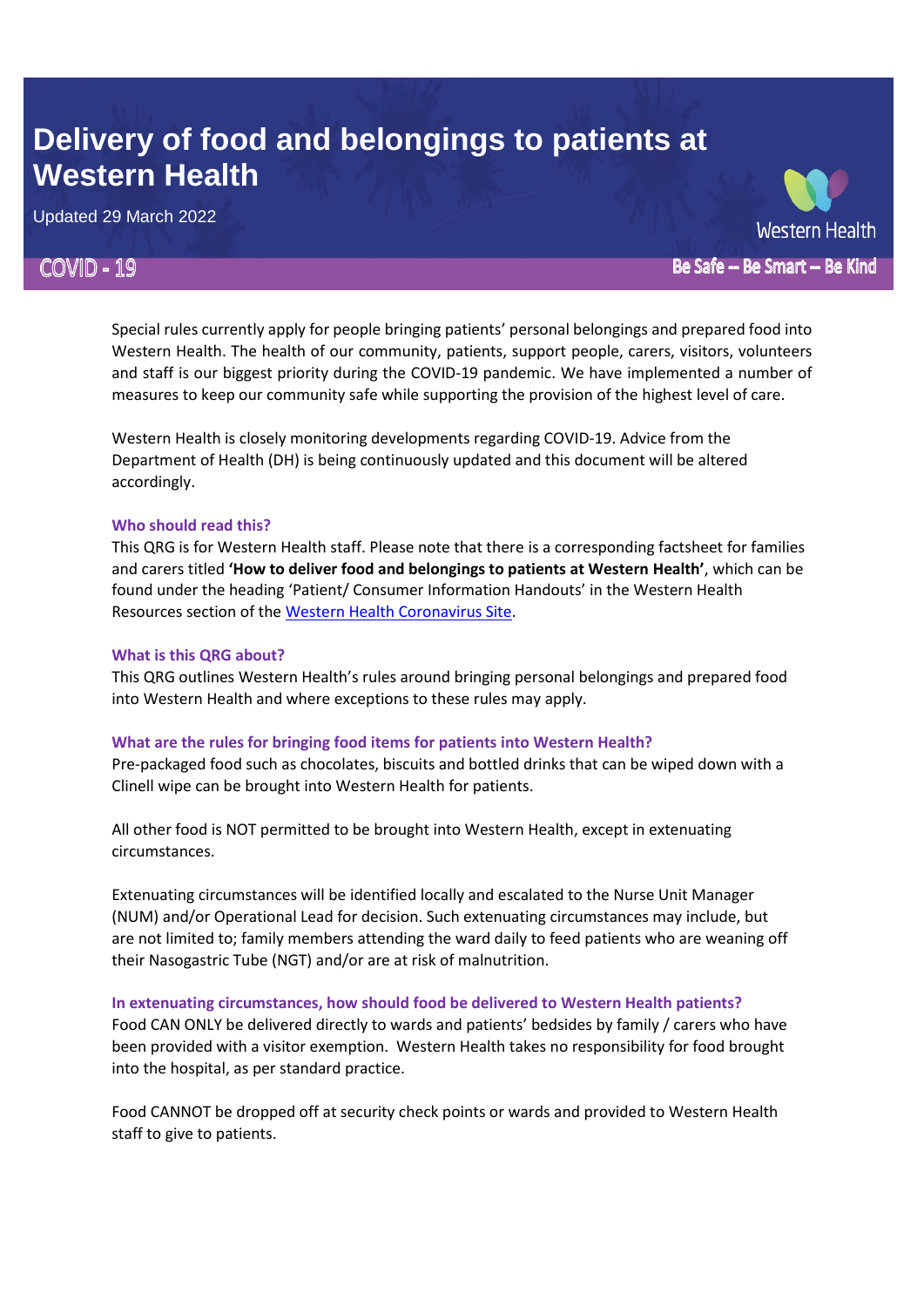#### **What should be considered when planning to bring prepared food in to Western Health?**

- Prepared food should be freshly prepared within 24 hours of bringing it to the ward
- Prepared food should be stored and carried in clean, sealed containers
- Prepared food cannot be reheated or refrigerated on the ward. Therefore prepared food should be brought to the ward HOT and must be eaten immediately
- A 'thermos' flask is recommended to transport HOT foods. Make sure that it has been preheated with boiling water before being filled with the steaming hot food. If this is not possible, uninsulated hot food should not be transported long distances (greater than 30 minutes), as it will increase the risk of food poisoning
- Visitors and patients are **NOT PERMITTED** to use any kitchens/ kitchen appliances (e.g. microwave, fridge) located on wards. Patients may use therapy kitchen spaces as part of therapy and under supervision of Allied Health clinicians
- Ordering of food for delivery to patients at the hospital is discouraged. In the event this does occur, delivery drivers will not be permitted to enter the hospital and must be met at the entrance by the patient.

# **What are the rules for bringing patients' personal belongings into Western Health?**

Western Health acknowledges that it is important for patients to have the option of having their own personal clothing and items whilst they are in hospital. However, in line with the directive from the DH, visitors **should limit** the number of personal items that they bring into the hospital to minimise the transmission of COVID-19.

Ward staff should therefore reinforce to patients/families/carers that **only necessary items** should be brought into Western Health and this should be kept to a minimum.

#### **Patient personal items that CAN be brought into Western Health:**

- **•** Toiletries
- Clothing
- Foot wear
- Wallet or pursue
- Technology (phones, laptops, tablets, chargers)
- Hearing aids, glasses
- Dentures
- Comfort items required to maintain patient wellbeing, deliver patient care or achieve goals (toy, reading and writing materials)
- Specific equipment items required to deliver patient care or achieve goals i.e. a specialised piece of equipment
- Photos
- Flowers

#### **Patient personal items that CANNOT be brought into hospital**

- Patients are discouraged from bringing in valuable belongings
- Bedding

#### **Patients' personal belongings must be cleaned prior to being brought into Western Health**

- To prevent the spread of COVID-19 into Western Health, visitors **MUST** clean items before bring them into hospital. Clothes should be washed separately from other laundry, in hot water (60−90 degrees Celsius) and laundry detergent. Clothes should be dried separately from other laundry either in a clothes dryer or hung out to dry in full sunlight
- Shoes and other belongings should be wiped down fully with a disinfectant wash
- All belongings should be placed in **ONE** clean plastic bag to be brought into Western Health. Western Health will not accept more than **ONE** bag of personal belongings. This bag should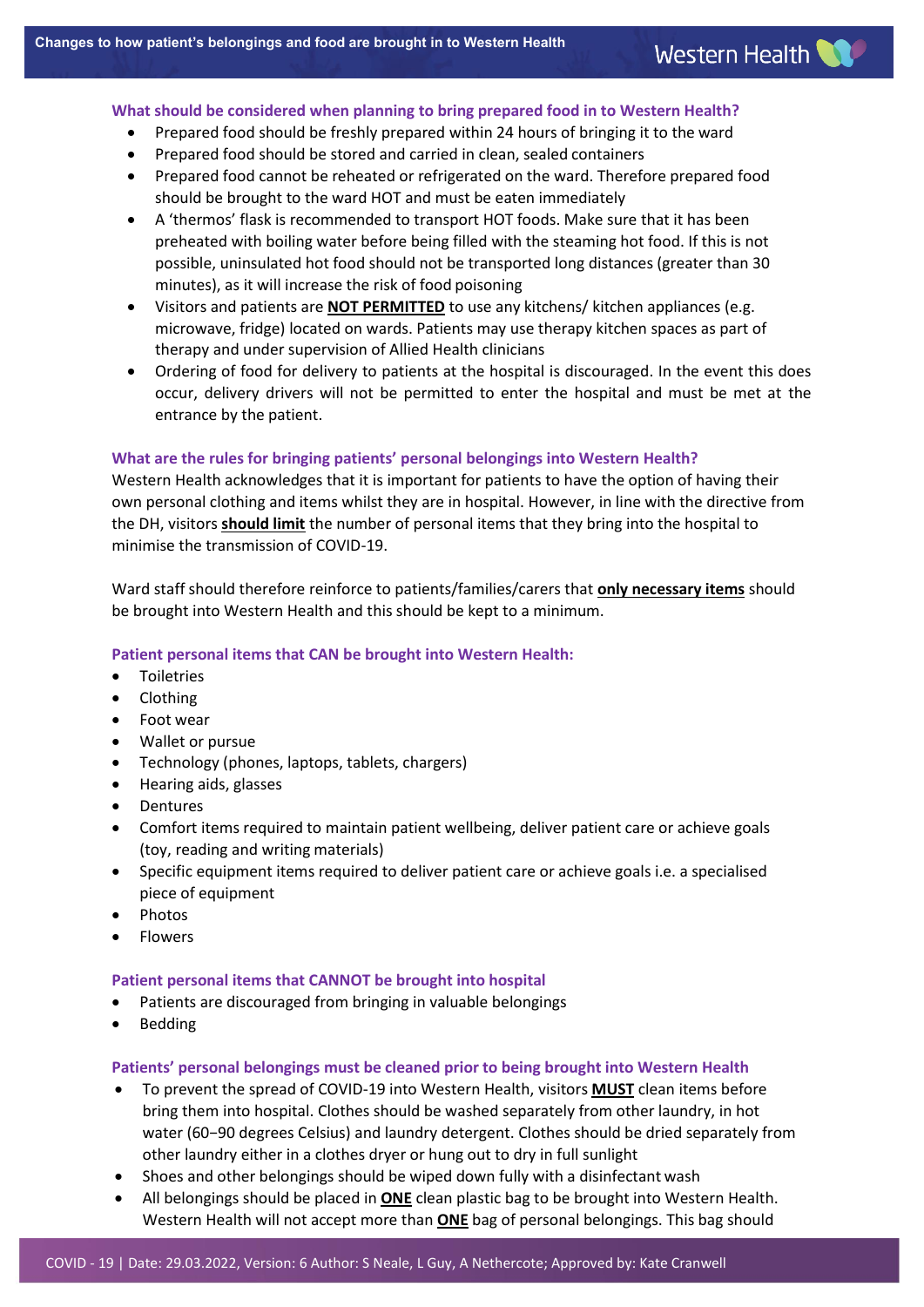weigh no more than 10kg.

# **Delivery of food and personal belongings to patients at Western Health**

#### **If arriving within visitation hours**

Visitors intending to bring food or personal belongings to a patient during visiting hours need to abide by the current visitation guidelines, as outlined in the Western Health Visitation QRG on the [COVID-19 microsite.](https://coronavirus.wh.org.au/quick-reference-guides/) Visitors with an exemption who are eligible for entry to Western Health should bring food or personal belongings directly to the patient's room following completion of the following steps:

- 1) Report to security checkpoint
- 2) Successfully complete visitor screening process
- 3) Complete hand hygiene, remove belongings from their plastic bag and place them in a clean blue hospital plastic bag provided by checkpoint security officer
- 4) Report to Ward Clerk or nurse on the ward, who will arrange for items within the bag to be wiped down with Clinell wipes. These are items such as toiletry bags, boxes of biscuits, shoes, books and equipment. This can be done by a nurse or the ward PSA and is designed to minimise the potential transmission of COVID 19 onto wards. Equipment / items used within therapy to help patients achieve their goals can be wiped down by Allied Health Assistants. Western Health takes no responsibility for any damage that may occur when wiping down patient belongings
- 5) At the end of their visit, families/carers are encouraged to remove soiled clothes from the patient's room which will be available in a blue hospital plastic bag at the patient's bed side.

#### **Non-visitor Drop off/Pick up Process**

Non visitors, who are only dropping off or picking-up patients personal belongings, must complete the following steps:

- 1) Report to security checkpoint and inform security officer that they wish to drop-off or pickup patient's belongings. It is important for non-visitors to know the ward and bed number of the patient prior to attending the hospital to drop off the belongings. Please note: Due to unexpected demands family / carers may sometimes be asked to wait outside for a short period of time for a security officer to be available.
- 2) Successfully complete screening process (mask, screening questions).
- 3) When asked by a security officer, family / carers must complete hand hygiene, don mask and remove belongings from their plastic bag and place them in a clean blue hospital plasticbag.
- 4) Prior to security taking receipt of the belongings and portering to the ward, family/carers must complete and sign a log sheet to record the drop off or pick-up of any patient's belongings. The log sheet will also be signed by the security officer.
- 5) Family / carers must wait outside whilst the security officer dons gloves and proceeds to ward to drop off and pick-up soiled belongings from the patient's room.
- 6) Family / carers dropping off belongings ONLY should leave Western Health grounds once belongings have been handed over to the Security officer.
- 7) The Security officer should report to the Ward Clerk or nursing staff and provide them with the patient's belongings. Ward staff will be asked to
	- sign the log sheet recording receipt of belongings
	- collect soiled clothing located at the patient's bedside in a blue hospital plastic bag and provide to Security officer
	- arrange for items within the dropped off bag to be wiped down with Clinell wipes. These are items such as toiletry bags, boxes of biscuits, shoes, books and equipment. This can be done by a nurse or the ward PSA and is designed to minimise the potential transmission of COVID 19 onto wards. Equipment / items used within therapy to help